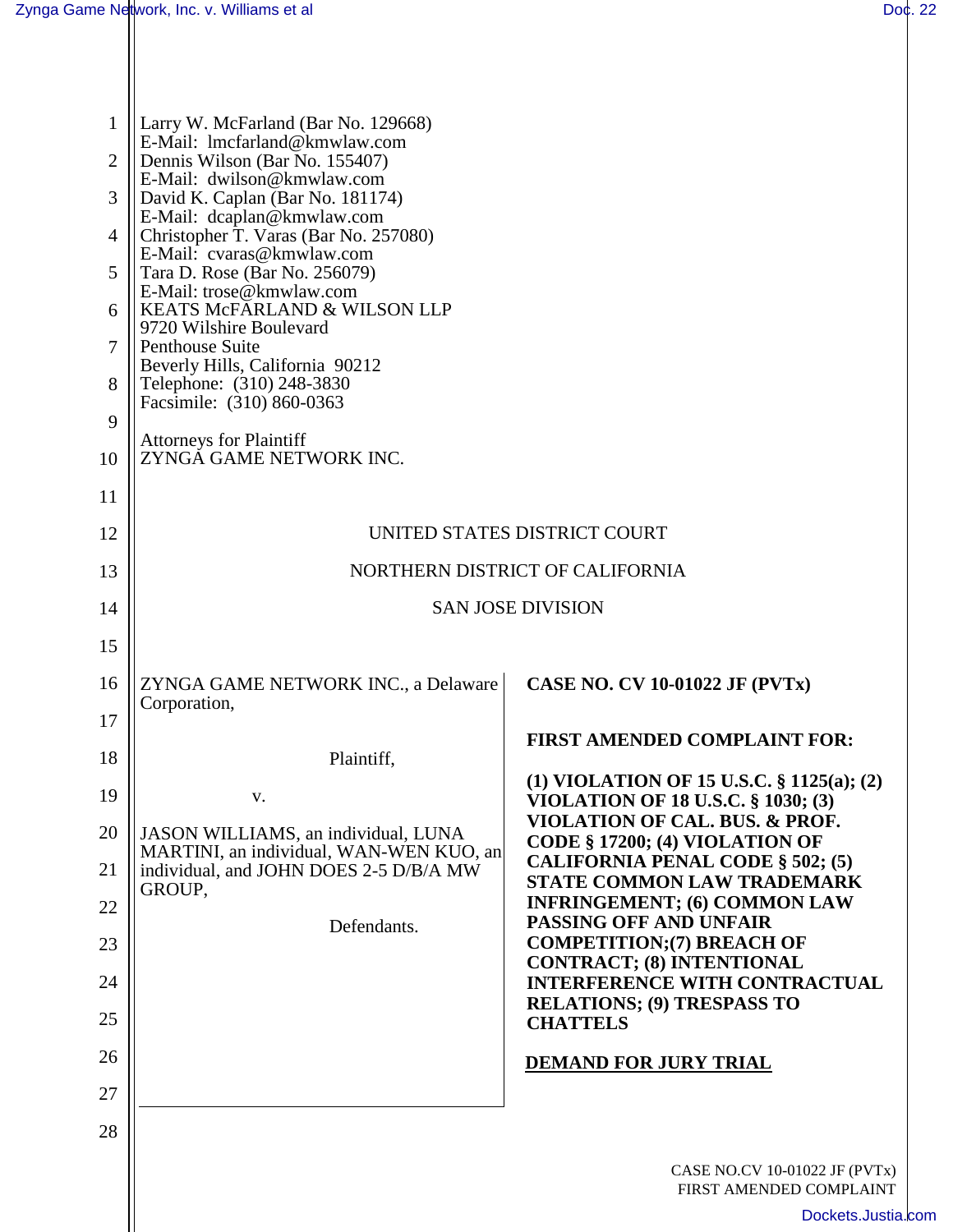| $\mathbf{1}$   | Pursuant to Federal Rule of Civil Procedure 15(a)(1)(A), Plaintiff Zynga Game Network Inc.             |  |  |
|----------------|--------------------------------------------------------------------------------------------------------|--|--|
| $\overline{2}$ | "Zynga") files this First Amended Complaint against defendants Jason Williams, Luna Martini,           |  |  |
| 3              | Wan-Wen Kuo and John Does 2-5, d/b/a "MW Group" (collectively "Defendants") for injunctive             |  |  |
| $\overline{4}$ | relief and damages under the laws of the United States and the State of California.                    |  |  |
| 5              | <b>Nature of the Action</b>                                                                            |  |  |
| 6              | This is an action for violation of the federal Lanham Act, 15 U.S.C. $\S$ 1125(a);<br>1.               |  |  |
| $\tau$         | violation of the federal Computer Fraud and Abuse Act, 18 U.S.C. § 1030; violation of the              |  |  |
| $8\,$          | California statutory law of unfair competition, Cal. Bus. & Prof. Code § 17200; violation of           |  |  |
| 9              | California Penal Code § 502; California common law trademark infringement, passing off and unfair      |  |  |
| 10             | competition; breach of contract; intentional interference with contractual relations; and for trespass |  |  |
| 11             | to chattels.                                                                                           |  |  |
| 12             | <b>The Parties</b>                                                                                     |  |  |
| 13             | 2.<br>Plaintiff Zynga is a corporation organized and existing under the laws of the State of           |  |  |
| 14             | Delaware and has its principal place of business in San Francisco, California.                         |  |  |
| 15             | 3.<br>On information and belief, Defendant Jason Williams is an individual currently                   |  |  |
| 16             | residing in San Francisco, California.                                                                 |  |  |
| 17             | On information and belief, Defendant Luna Martini is an individual currently residing<br>4.            |  |  |
| 18             | in San Francisco, California or New York, New York.                                                    |  |  |
| 19             | On information and belief, Defendant Wan-Wen Kuo is an individual currently<br>5.                      |  |  |
| 20             | residing in Taipei, Taiwan.                                                                            |  |  |
| 21             | 6.<br>Zynga is currently unaware of the identities of Defendants John Does 2-5, and                    |  |  |
| 22             | therefore sues such defendants by such fictitious acronyms. Zynga is informed and believes that        |  |  |
| 23             | discovery will reveal the true identities of the Defendants. Zynga will amend this First Amended       |  |  |
| 24             | Complaint to identify Defendants by name after their identities are discovered.                        |  |  |
| 25             | 7.<br>On information and belief, the actions alleged herein to have been undertaken by                 |  |  |
| 26             | Defendants were undertaken by each Defendant individually, were actions that each Defendant            |  |  |
| 27             | caused to occur, were actions that each Defendant authorized, controlled, directed, or had the ability |  |  |
| 28             | to authorize, control or direct, and/or were actions in which each Defendant assisted, participated or |  |  |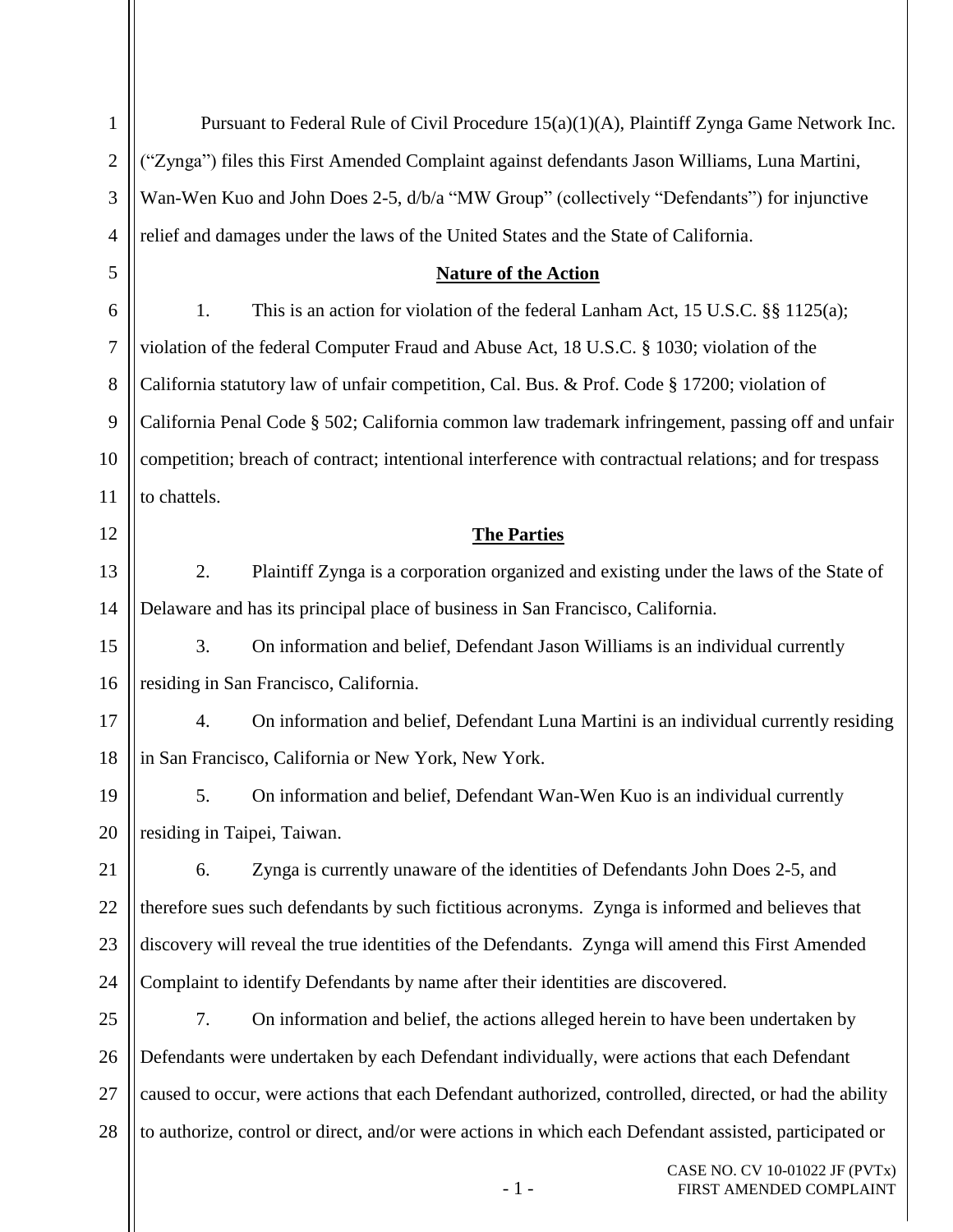1 2 3 4 5 6 otherwise encouraged, and are actions for which each Defendant is liable. Each Defendant aided and abetted the actions of the Defendants set forth below, in that each Defendant had knowledge of those actions, provided assistance and benefitted from those actions, in whole or in part. Each of the Defendants was the agent of each of the remaining Defendants, and in doing the things hereinafter alleged, was acting within the course and scope of such agency and with the permission and consent of each and every one of the other Defendants.

7

#### **Jurisdiction and Venue**

8 9 10 11 12 13 14 15 16 17 18 8. This action arises under the trademark laws of the United States, 15 U.S.C. § 1051, *et seq*., particularly under 15 U.S.C. §§ 1125(a), as well as the Computer Fraud and Abuse Act, 18 U.S.C. § 1030; state unfair competition law; California Penal Code § 502; the common law of trademark infringement, passing off and unfair competition; breach of contract; the common law of intentional interference with contractual relations, and the common law of trespass to chattels. This Court has jurisdiction of the federal claims under 28 U.S.C. §§ 1331 and 1338, and 15 U.S.C. §§ 1116, 1121, and 1125. This Court has supplemental jurisdiction of the state unfair competition claims under 28 U.S.C. § 1338(b), those claims being joined with a substantial and related claim under the Trademark Laws of the United States, and supplemental jurisdiction of all of the state law claims under 28 U.S.C. § 1367(a), those claims being so related to the federal claims that they form part of the same case or controversy and derive from a common nucleus of operative fact.

19 20 9. Venue is proper in this district under 28 U.S.C. §§ 1391(b), and because Defendants have consented to venue in this district.

#### **Intradistrict Assignment**

22 23 24 25 26 10. This being an Intellectual Property Action, the Court's Assignment Plan provides for assignment of this Action on a district-wide basis. To the extent this Action may be deemed to have arisen in a particular county within this District, that county is San Francisco County on the grounds that a substantial part of the events or omissions which give rise to Zynga's claims occurred in San Francisco County, where Zynga is located.

#### **Factual Allegations**

28

27

21

11. Zynga is the largest social gaming company, providing, *inter alia*, online poker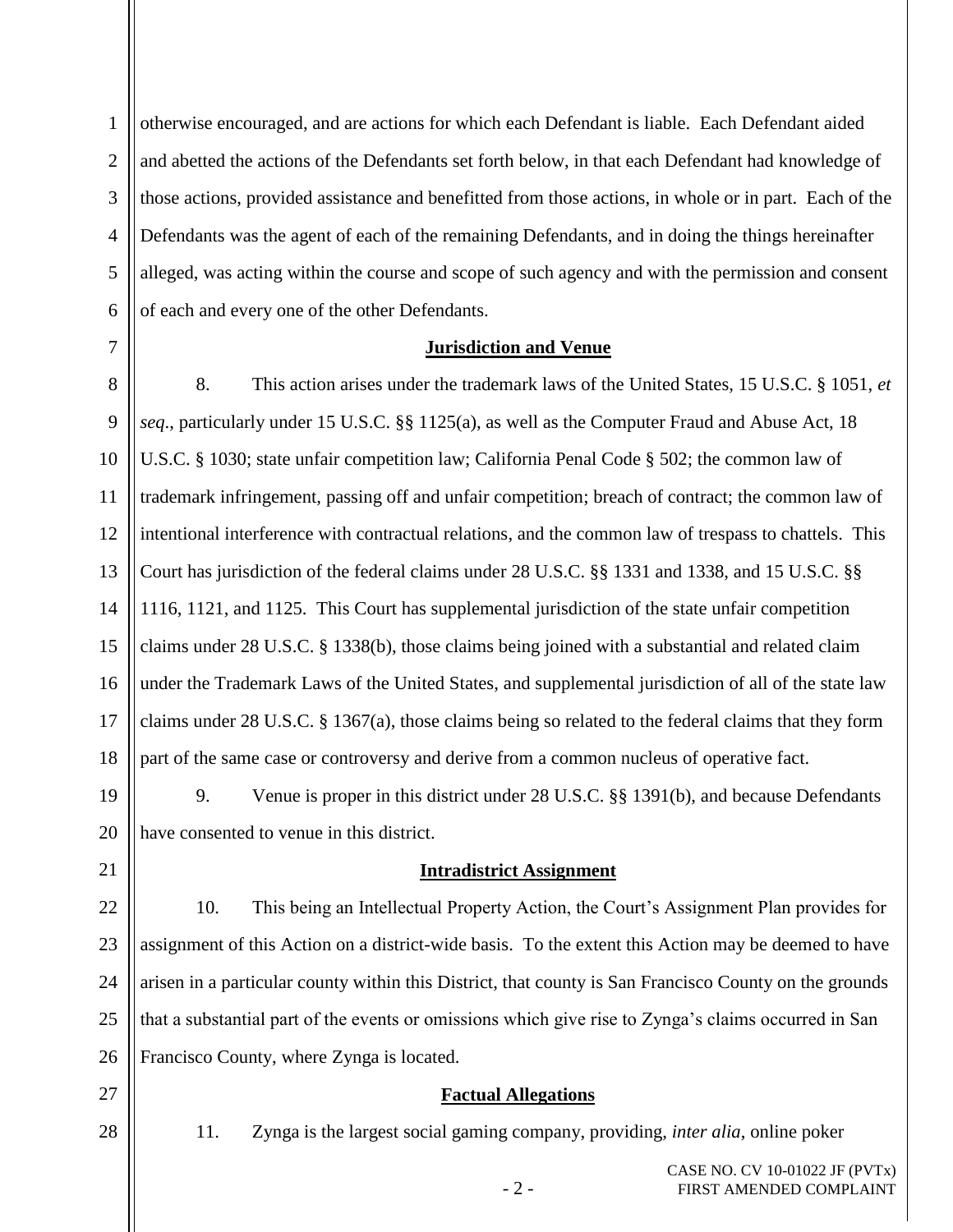1 2 3 4 games, word games, board games, role playing games and party games including Zynga Poker, Mafia Wars, YoVille, Vampires, Street Racing, Scramble and Word Twist. Zynga's games are available on Facebook, MySpace, Bebo, Hi5, Friendster, Tagged, Yahoo!, the iPhone and iPod Touch, among others.

12. Zynga's games have been a runaway success. In July, 2008, Zynga had over 1.3 million daily active users and 20 million registered users. As of January 1, 2009, Zynga had over 75 million registered users. As of May 2009, Zynga had more than 9.5 million daily users. Today, Zynga has over 100 million unique users playing its games every month.

9 10 11 13. One of Zynga's most popular properties is Mafia Wars (the "Game"), a computer game for use on wireless devices and computers that allows users to start a Mafia family with their friends and compete to become the most powerful family.

12 13 14. Zynga has made use of the trademark MAFIA WARS in commerce since at least September 2008. The MAFIA WARS trademark is referred to herein as the "mark".

14 15 16 17 15. Zynga's success and the success of the MAFIA WARS mark have been widely reported in the press, on the Internet and in blogs. As of February, 2009, the Game had over 1.1 million daily active users. As of July, 2009, the Game had more than 4 million daily active users. As of December, 2009, the Game had over 7 million daily active users.

18 19 20 16. The mark MAFIA WARS has acquired distinctiveness, and by virtue of the extensive online sales and advertising under the mark MAFIA WARS, the MAFIA WARS mark has become well-known within social gaming circles as a source identifier for the Game.

21 22 23 24 17. Zynga currently owns United States Federal Trademark Application Serial No. 77772110 for the mark MAFIA WARS in International Class 009 for downloadable computer game software for use on wireless devices and computers, and International Class 041 for entertainment services, namely, providing on-line computer games.

25 26 27 18. Zynga makes the Game available through social networking websites and applications (collectively "Providers"), including but not limited to those identified in Paragraph 11 above.

28

5

6

7

8

19. Zynga owns or leases the computer servers that players must access in order to play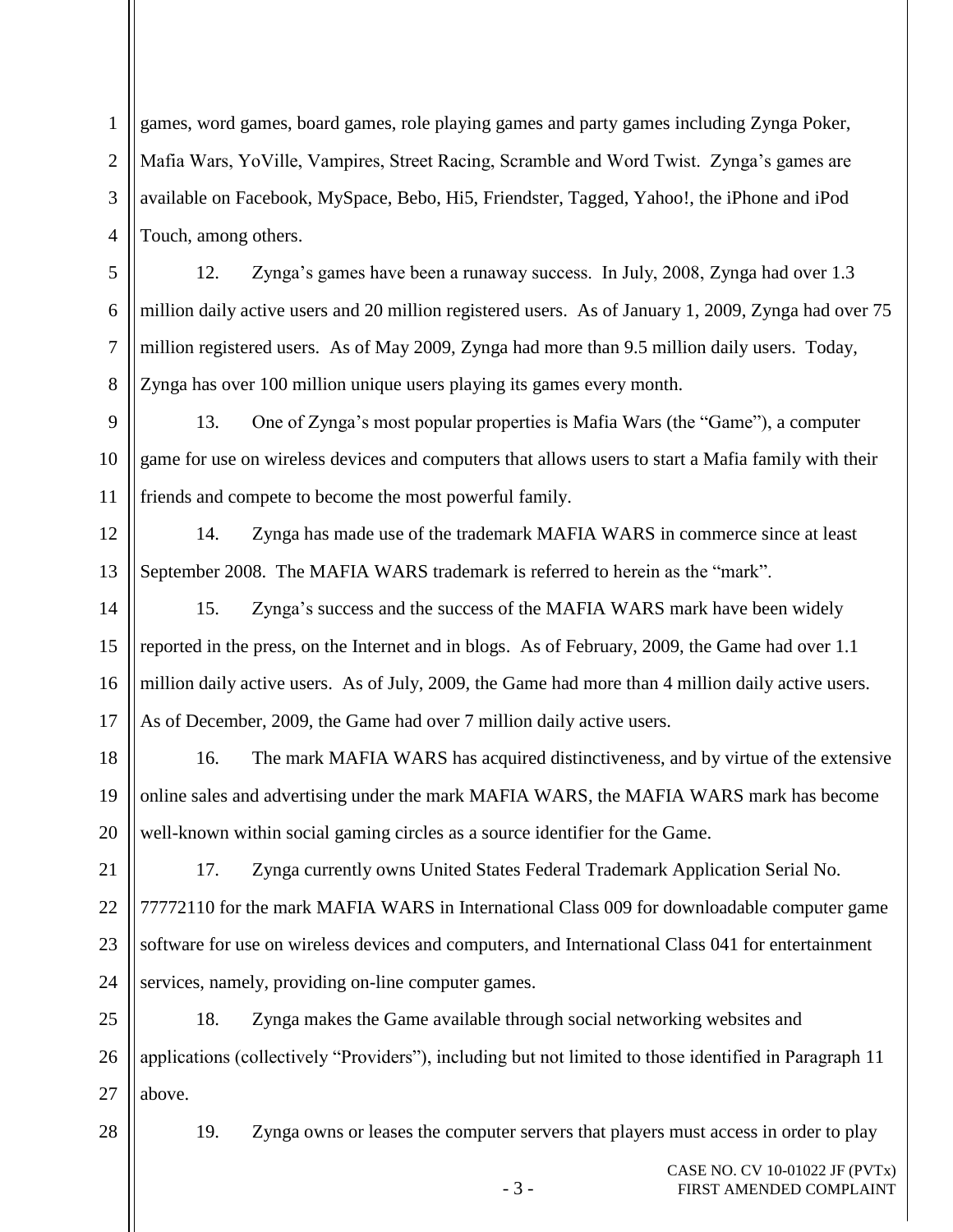1 2 the Game. Zynga grants players who participate in the Game a revocable license to access its servers for the purpose of playing the Game.

3

4

5

6

7

20. Zynga's Terms of Service govern users' play of the Game, and players who use the Game must consent to the Terms of Service.

21. Players who use the Game in a manner not expressly authorized by Zynga, including without limitation in violation of the Terms of Service, are not authorized to participate in the Game, or to access Zynga's servers.

8 9 10 11 22. When users sign up with Zynga to play the Game, they receive a certain amount of "Virtual Currency" that they use to compete in the Mafia Wars game with other players using the Providers' sites and/or applications. Players can increase their total amount of "Virtual Currency" through their play, and can also purchase "Virtual Currency" from Zynga.

12 13 23. Players use "Virtual Currency" to purchase various virtual, in-Game digital items ("Virtual Goods").

14 15 16 17 24. Zynga grants players a limited, revocable license to use the "Virtual Currency" or "Virtual Goods" while playing the Game, but retains sole and exclusive ownership of the "Virtual Currency" or "Virtual Goods" and the source code that allows the "Virtual Currency" or "Virtual Goods" to be used in the Game.

18 19 25. Zynga has not authorized any third party to sell the "Virtual Currency" or "Virtual Goods" required to play the Game.

20 21 22 26. Among other things, the Terms of Service that govern users' play of the Game prohibit users from selling "Virtual Currency" or "Virtual Goods" for real-world money or otherwise exchanging "Virtual Currency" or "Virtual Goods" for anything of value outside the Game.

23 24 25 26 27. Without Zynga's authorization or approval, Defendants have created and currently operate or previously operated websites at the Internet domain names MWBLACKMARKET.COM, MAFIAWARSDIRECT.COM and MWFEXPRESS.COM (the "Websites" or the "Domain Names"), possibly among others.

27 28 28. Through the Websites, Defendants "sell" "Virtual Goods" that users, playing the Game through the Providers' websites and/or applications, can use to compete with other players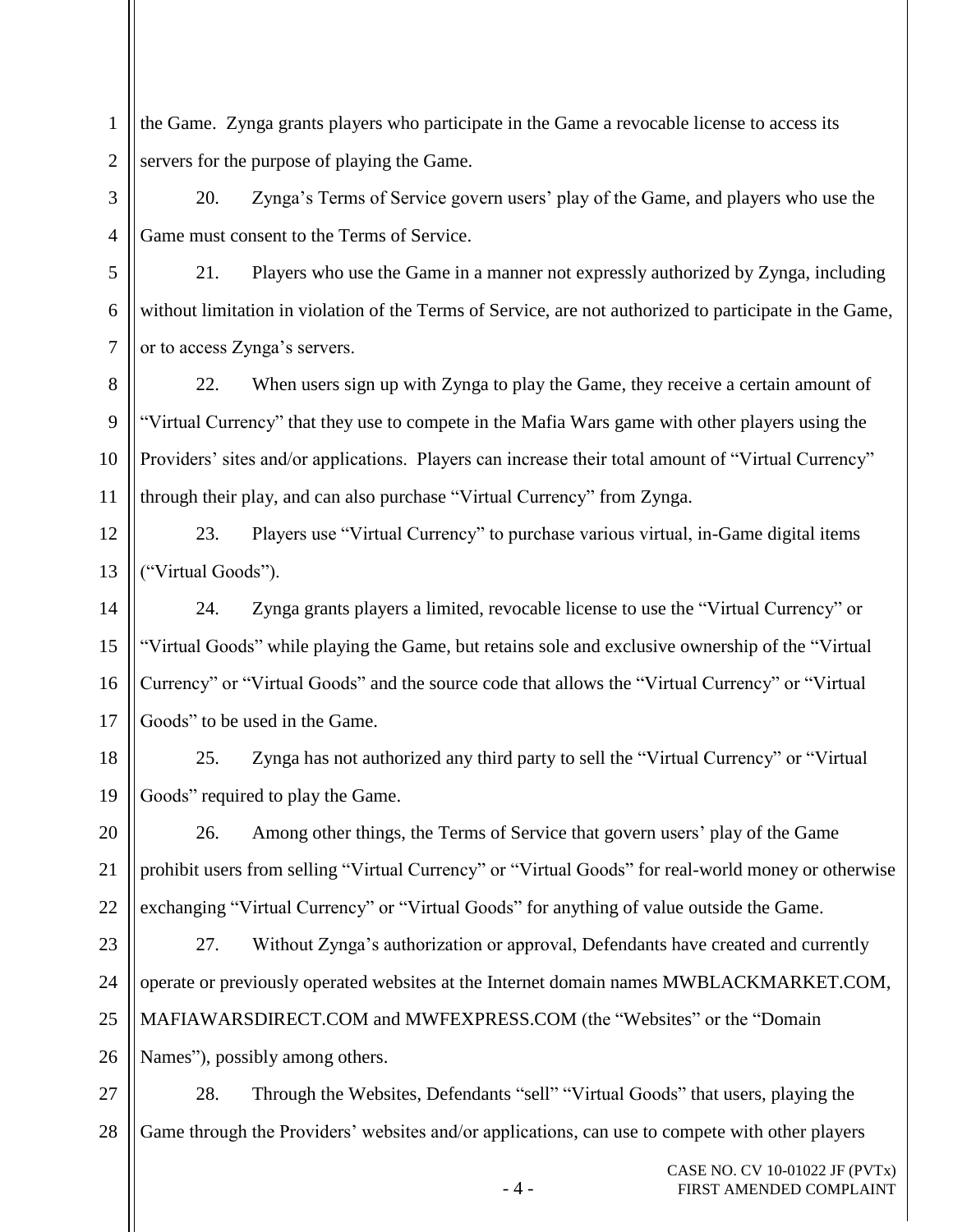1 who obtained their "Virtual Goods" directly from Zynga.

2 3 29. Defendants advertise and "sell" these "Virtual Goods" using the MAFIA WARS mark and/or confusingly similar misspellings or variations of the MAFIA WARS mark.

4 5 6 30. Defendants "sell" "Virtual Goods" for use in the Game for real-world money, and at prices that are substantially lower than the prices paid by users who obtain their "Virtual Goods" from Zynga.

7 8 9 10 31. Defendants have used the Game itself as part of their scheme, transferring the "Virtual Goods" they "sell" during game play in contravention of the Game's terms of service and/or security measures, and in violation of the license they received from Zynga to participate in the Game.

11 12 13 32. Zynga has never authorized Defendants to use the mark MAFIA WARS or to "sell" "Virtual Goods" for use in the Game, nor has Zynga authorized Defendants to use the Game to transfer "Virtual Goods" that Defendants have "sold" to players through the Websites.

**FIRST CAUSE OF ACTION**

**(False Designation of Origin Regarding the Mark MAFIA WARS)**

**(15 U.S.C. § 1125(a))**

14

15

16

17

18

33. Zynga repeats, realleges and incorporates each and every allegation of the foregoing paragraphs, as though fully set forth in this cause of action.

19 20 21 22 23 24 25 34. Defendants' use of the mark MAFIA WARS and/or of confusingly similar misspellings or variations thereof constitutes use of a false designation of origin or false and misleading representation in interstate commerce that wrongfully and falsely designates, describes and represents that Defendants' products and services are connected, affiliated or associated with Zynga, and is likely to cause confusion as to Defendants' affiliation, connection or association with Zynga, or as to the origin, sponsorship, or approval of Defendants' products or services by Zynga in violation of 15 U.S.C. §1125(a).

26 27 28 35. Defendants' conduct as alleged herein has caused and will continue to cause Zynga irreparable harm for which there is no adequate remedy at law, and is also causing damage to Zynga in an amount which cannot be accurately computed at this time but will be proven at trial.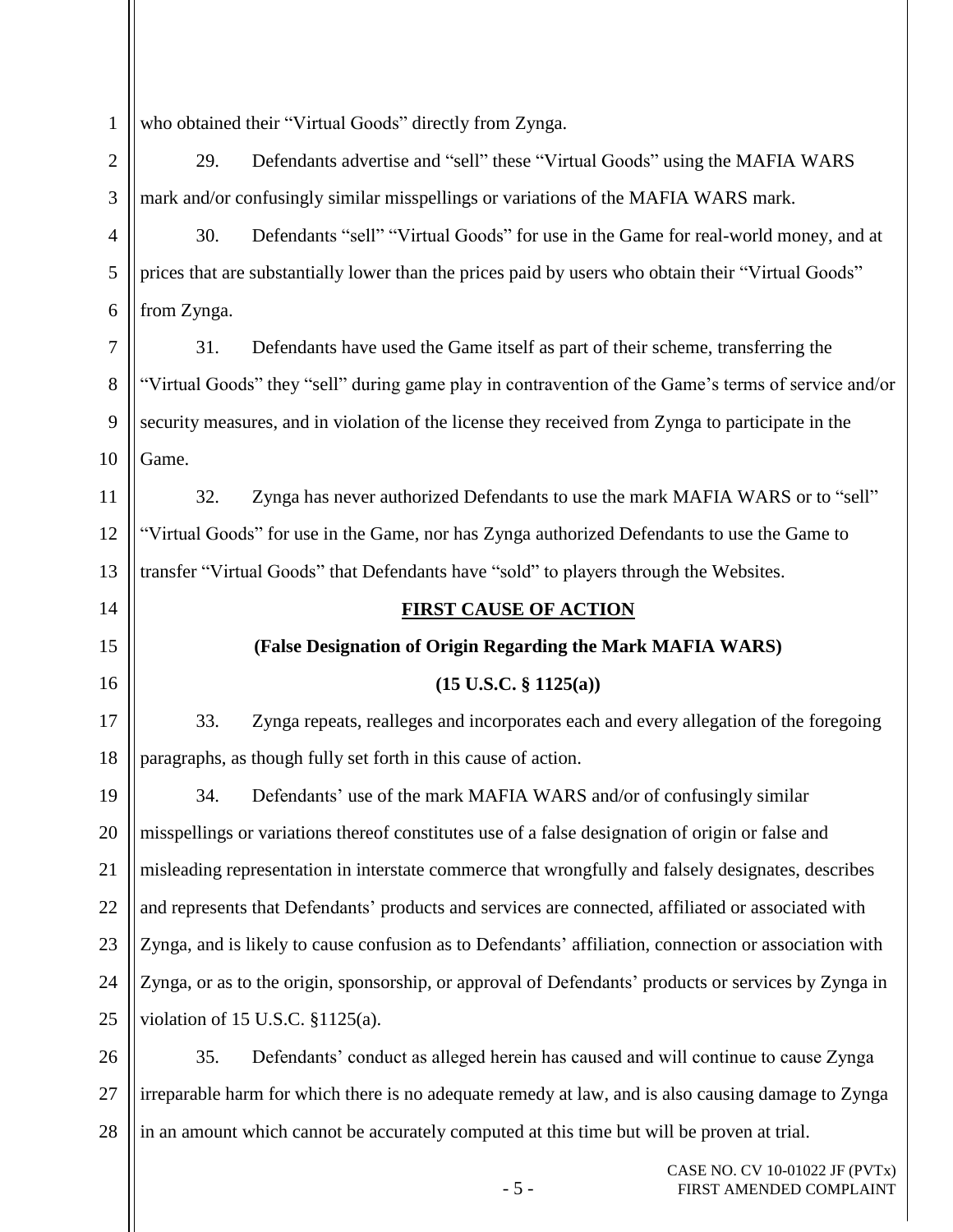| 1              | <b>SECOND CAUSE OF ACTION</b>                                                                          |  |  |
|----------------|--------------------------------------------------------------------------------------------------------|--|--|
| $\overline{2}$ | (Violation of the Federal Computer Fraud and Abuse Act)                                                |  |  |
| 3              | $(18$ U.S.C. $§$ 1030)                                                                                 |  |  |
| $\overline{4}$ | Zynga repeats, realleges and incorporates each and every allegation of the foregoing<br>36.            |  |  |
| 5              | paragraphs, as though fully set forth in this cause of action.                                         |  |  |
| 6              | Zynga's computer servers are involved in interstate and foreign commerce and<br>37.                    |  |  |
| 7              | communication, and are protected under 18 U.S.C. $\S$ 1030(e)(2).                                      |  |  |
| 8              | 38.<br>Defendants have intentionally accessed Zynga's computer servers without                         |  |  |
| 9              | authorization and/or in excess of authorized access, and through interstate or foreign communication,  |  |  |
| 10             | obtained information from Zynga's computers in violation of 18 U.S.C. § 1030(a)(2)(c).                 |  |  |
| 11             | 39.<br>Defendants have, knowingly and with intent to defraud, accessed Zynga's computer                |  |  |
| 12             | servers without authorization and/or in excess of authorized access, furthered the intended fraud, and |  |  |
| 13             | obtained something of value, in violation of 18 U.S.C. $\S$ 1030(a)(4).                                |  |  |
| 14             | 40.<br>Defendants' actions have caused loss to one or more persons, including without                  |  |  |
| 15             | limitation Zynga, in a one year period aggregating at least \$5,000 in value.                          |  |  |
| 16             | Defendants' conduct as alleged herein has caused and will continue to cause Zynga<br>41.               |  |  |
| 17             | irreparable harm for which there is no adequate remedy at law, and is also causing damage to Zynga     |  |  |
| 18             | in an amount which cannot be accurately computed at this time but will be proven at trial.             |  |  |
| 19             | <b>THIRD CAUSE OF ACTION</b>                                                                           |  |  |
| 20             | (California Statutory Unfair Competition)                                                              |  |  |
| 21             | (California Business and Professions Code § 17200, et seq.)                                            |  |  |
| 22             | 42.<br>Zynga repeats, realleges and incorporates each and every allegation of the foregoing            |  |  |
| 23             | paragraphs, as though fully set forth in this cause of action.                                         |  |  |
| 24             | Defendants compete directly with Zynga by "selling" the "Virtual Goods" that are<br>43.                |  |  |
| 25             | required to play the Game.                                                                             |  |  |
| 26             | Defendants are making unauthorized commercial use of the mark MAFIA WARS<br>44.                        |  |  |
| 27             | and/or of confusingly similar misspellings or variations thereof in a deliberate, willful, intentional |  |  |
| 28             | and wrongful attempt to trade on Zynga's goodwill, reputation and financial investments in the mark    |  |  |
|                |                                                                                                        |  |  |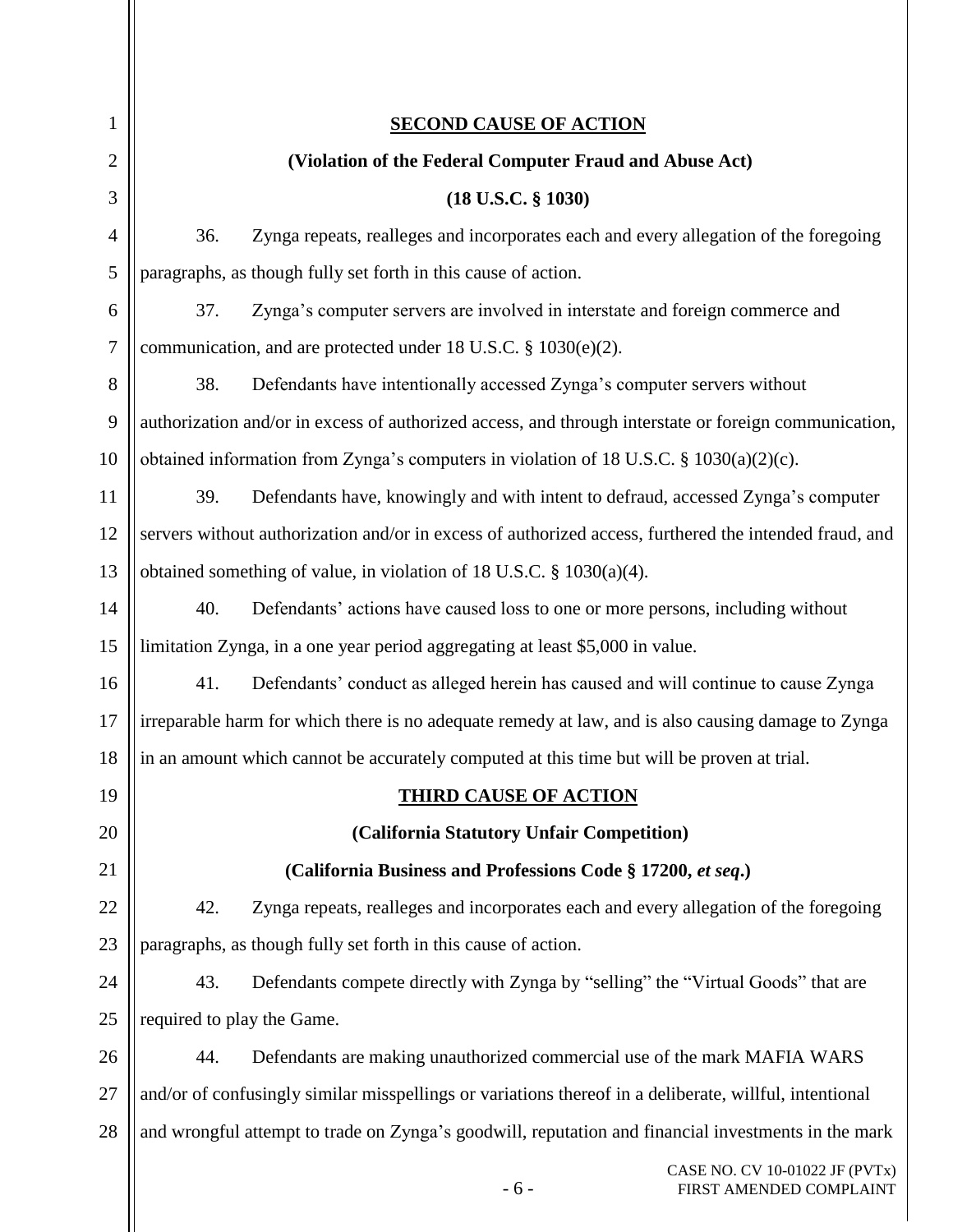1

2

3

4

15

16

### MAFIA WARS.

45. By reason of Defendants' conduct as alleged herein, Defendants have engaged in unlawful, unfair and/or fraudulent ongoing business practices in violation of California Business  $\&$ Professions Code § 17200.

5 6 7 8 46. As a direct result of Defendants' unfair competition with regard to the mark MAFIA WARS, Defendants have unlawfully acquired, and continue to acquire on an ongoing basis, an unfair competitive advantage and have engaged, and continue to engage in, wrongful business conduct to Defendants' monetary advantage and to the detriment of Zynga.

9 10 11 47. Defendants' illegal and unfair business practices are continuing, and injunctive relief pursuant to California Business and Professions Code § 17203 is necessary to prevent and restrain further violations by Defendants.

12 13 14 48. This Court has jurisdiction over the subject matter of this claim pursuant to the provisions of 28 U.S.C. § 1338(b), this being a claim of unfair competition joined with a substantial and related claim under the Trademark Laws of the United States, and under 28 U.S.C. § 1367.

### **FOURTH CAUSE OF ACTION**

### **(Violation of California Penal Code § 502)**

17 18 49. Zynga repeats, realleges and incorporates each and every allegation of the foregoing paragraphs, as though fully set forth in this cause of action.

19 20 50. Zynga is the owner or lessee of the computers, computer systems, computer network, computer programs and data that operate the Game.

21 22 23 51. Defendants have knowingly accessed and without permission made use of data from Zynga's computers, computer systems and computer network in order to wrongfully control or obtain money, property, or data in violation of California Penal Code  $\S 502(c)(1)(B)$ .

24 25 26 52. Defendants have knowingly accessed and without permission taken, copied or made use of data from Zynga's computers, computer systems, or computer network in violation of California Penal Code § 502(c)(2).

27 28 53. Defendants have knowingly and without permission used computer services in violation of California Penal Code § 502(c)(3).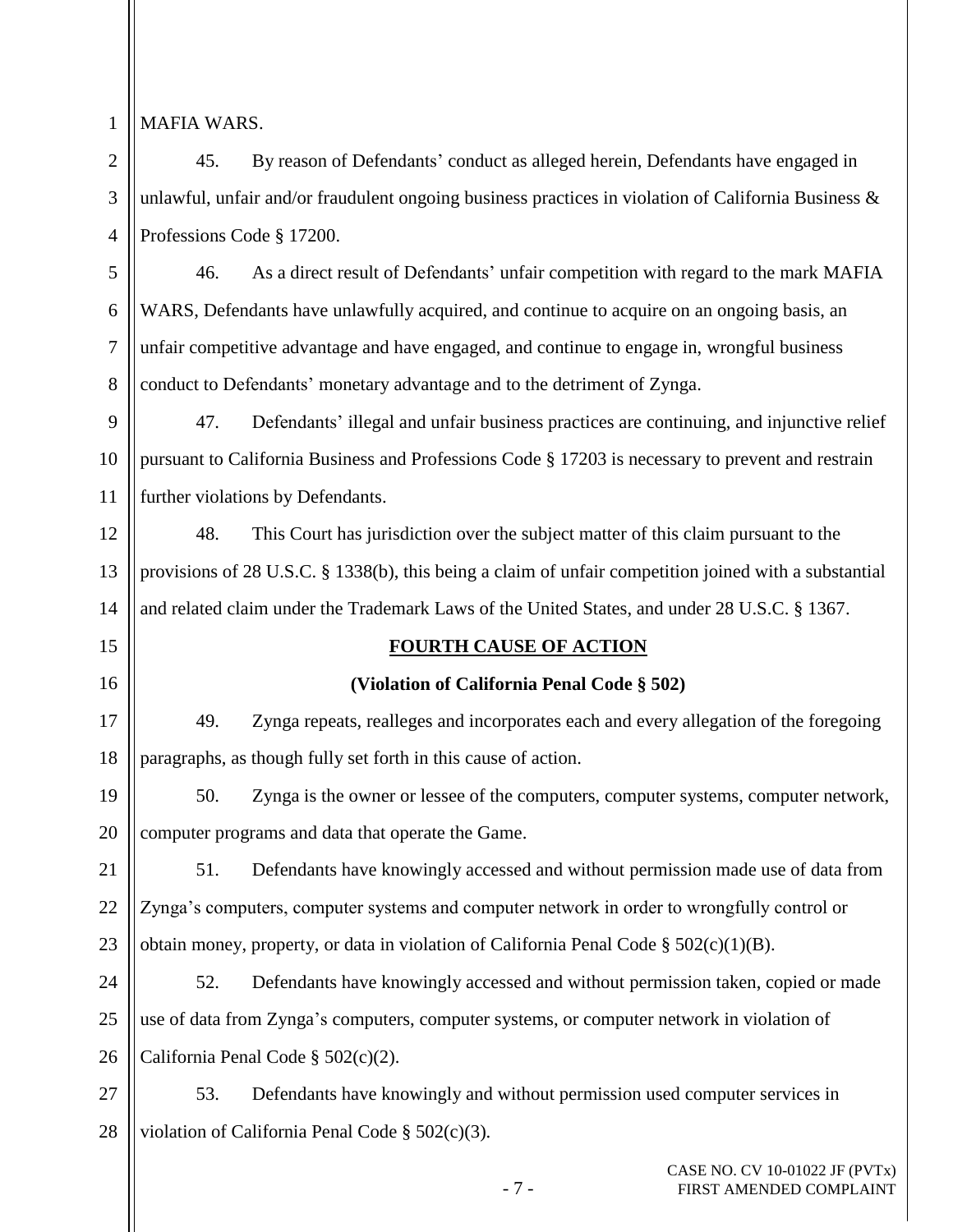1 2 3 4 54. Defendants have knowingly and without permission disrupted or caused the disruption of computer services or denied or caused the denial of computer services to authorized users of Zynga's computers, computer systems, and computer network in violation of California Penal Code § 502(c)(5).

55. Defendants have knowingly and without permission provided or assisted in providing a means of accessing Zynga's computers, computer systems and computer networks in violation of California Penal Code § 502. *See* California Penal Code § 502(c)(6).

8 9 10 56. Defendants have knowingly and without permission accessed or caused to be accessed Zynga's computers, computer systems and computer network in violation of California Penal Code § 502(c)(7).

11

5

6

7

57. Defendants' actions as alleged herein have caused Zynga to suffer damage and loss.

12 13 14 58. Defendants' actions as alleged herein have been oppressive, fraudulent or malicious. Zynga requests punitive or exemplary damages pursuant to California Civil Code § 3294(a) in an amount sufficient to punish and deter Defendants and to make an example of Defendants.

15 16 17 59. Defendants' actions as alleged herein have caused and will continue to cause Zynga irreparable harm for which there is no adequate remedy at law, and are also causing damage to Zynga in an amount which cannot be accurately computed at this time but will be proven at trial.

18 19 60. This Court has jurisdiction over the subject matter of this claim pursuant to the provisions of 28 U.S.C. § 1367.

20

### 21

## **(Common Law Trademark Infringement of the Mark MAFIA WARS)**

**FIFTH CAUSE OF ACTION**

22 23 61. Zynga repeats, realleges and incorporates each and every allegation of the foregoing paragraphs, as though fully set forth in this cause of action.

24 25 26 27 28 62. Defendants' unauthorized use of the mark MAFIA WARS and/or of confusingly similar misspellings or variations thereof constitutes trademark infringement and is likely to cause confusion, deception and mistake among the consuming public and trade as to the source of, and authorization for the products and/or services sold by Defendants in violation of the common law of the State of California.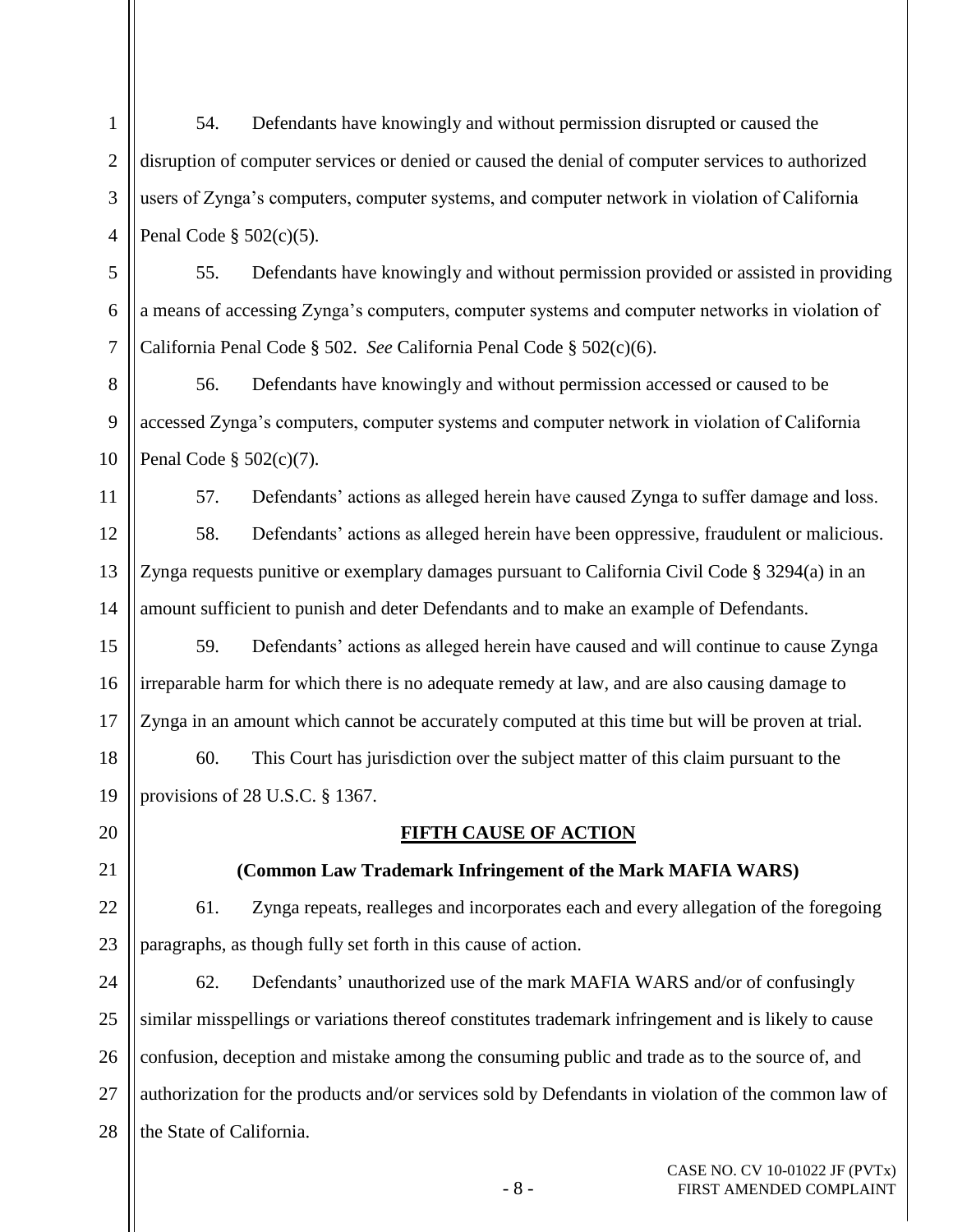| $\mathbf{1}$   | 63.                      | As well as harming the public, Defendants' conduct as alleged herein has caused and                   |
|----------------|--------------------------|-------------------------------------------------------------------------------------------------------|
| $\overline{2}$ |                          | will continue to cause Zynga irreparable harm for which there is no adequate remedy at law, and is    |
| 3              |                          | also causing damage to Zynga in an amount which cannot be accurately computed at this time but        |
| $\overline{4}$ | will be proven at trial. |                                                                                                       |
| 5              | 64.                      | This Court has jurisdiction over the subject matter of this claim pursuant to the                     |
| 6              |                          | provisions of 28 U.S.C. § 1338(b), this being a claim of infringement joined with a substantial and   |
| $\overline{7}$ |                          | related claim under the Trademark Laws of the United States, and under 28 U.S.C. § 1367.              |
| 8              |                          | <b>SIXTH CAUSE OF ACTION</b>                                                                          |
| 9              |                          | (California Common Law Passing Off and Unfair Competition)                                            |
| 10             | 65.                      | Zynga repeats, realleges and incorporates each and every allegation of the foregoing                  |
| 11             |                          | paragraphs, as though fully set forth in this cause of action.                                        |
| 12             | 66.                      | By virtue of their conduct as alleged herein, Defendants have engaged and are                         |
| 13             |                          | engaging in unfair competition and passing off under the common law of the State of California.       |
| 14             | 67.                      | As well as harming the public, Defendants' conduct as alleged herein has caused and                   |
| 15             |                          | will continue to cause Zynga irreparable harm for which there is no adequate remedy at law, and is    |
| 16             |                          | also causing damage to Zynga in an amount which cannot be accurately computed at this time but        |
| 17             | will be proven at trial. |                                                                                                       |
| 18             | 68.                      | Defendants' actions were undertaken intentionally to obtain an unfair advantage over                  |
| 19             |                          | Zynga and in conscious disregard of Zynga's rights, and were malicious, oppressive and/or             |
| 20             |                          | fraudulent. Zynga requests punitive or exemplary damages pursuant to California Civil Code §          |
| 21             |                          | 3294(a) in an amount sufficient to punish and deter Defendants and to make an example of              |
| 22             | Defendants.              |                                                                                                       |
| 23             | 69.                      | This Court has jurisdiction over the subject matter of this claim pursuant to the                     |
| 24             |                          | provisions of 28 U.S.C. § 1338(b), this being a claim of unfair competition joined with a substantial |
| 25             |                          | and related claim under the Trademark Laws of the United States, and under 28 U.S.C. § 1367.          |
| 26             |                          | <b>SEVENTH CAUSE OF ACTION</b>                                                                        |
| 27             |                          | (Breach of Contract)                                                                                  |
| 28             | 70.                      | Zynga repeats, realleges and incorporates each and every allegation of the foregoing                  |
|                |                          | CASE NO. CV 10-01022 JF (PVTx)                                                                        |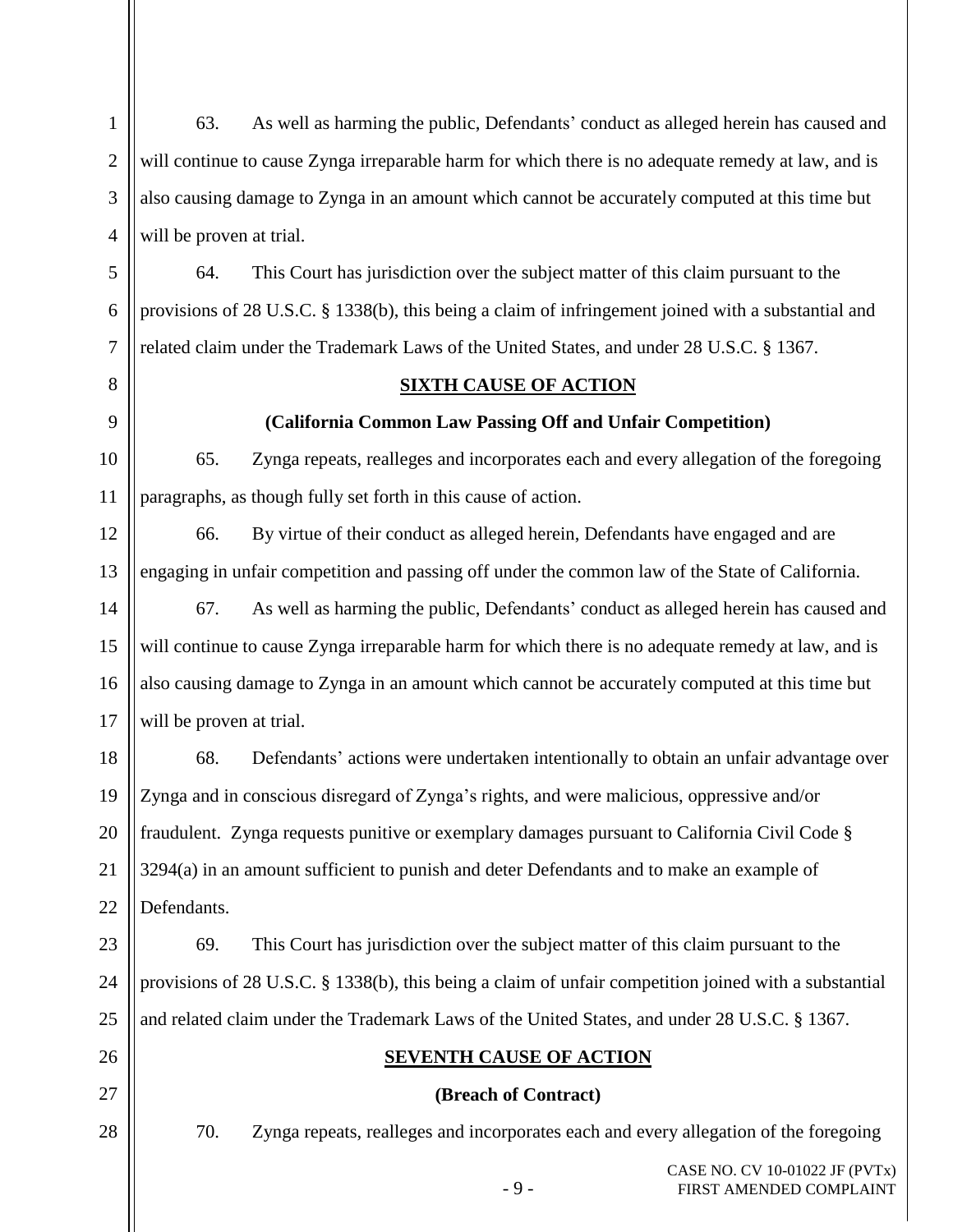1 paragraphs, as though fully set forth in this cause of action.

71. By participating in the Game, Defendants have agreed to be bound by the Terms of Service governing use of the Game as alleged above.

72. Zynga has performed all conditions, covenants and promises required to be performed on its part in accordance with the Terms of Service except as excused by Defendants' failure to perform all conditions, covenants and promises required to be performed on Defendant's part.

73. By "selling" "Virtual Goods" for use in the Game through the Websites, and by using the Game itself to transfer the "Virtual Goods" they sell, Defendants have breached the Terms of Service.

10 11 12 74. Defendants' conduct as alleged herein has caused and will continue to cause Zynga irreparable harm for which there is no adequate remedy at law, and is also causing damage to Zynga in an amount which cannot be accurately computed at this time but will be proven at trial.

13 14 75. This Court has jurisdiction over the subject matter of this claim pursuant to the provisions of 28 U.S.C. § 1367.

# **EIGHTH CAUSE OF ACTION**

# **(Intentional Interference with Contractual Relations)**

17 18 76. Zynga repeats, realleges and incorporates each and every allegation of the foregoing paragraphs, as though fully set forth in this cause of action.

19

15

16

2

3

4

5

6

7

8

9

77. Zynga has existing valid contracts with users of the Game.

20 21 22 23 24 25 78. Zynga is informed and believes, and on that basis alleges, that Defendants have knowledge of those contracts, and that Defendants have acted intentionally to induce a breach or disruption of those contractual relationships by "selling" "Virtual Goods" for the Game without authorization, at prices that are substantially lower than the prices paid by users who obtain their "Virtual Goods" from Zynga, and by distributing "Virtual Goods" to users in a manner prohibited by the Terms of Service.

26 27 79. Defendants' actions as alleged herein have caused actual disruption or breach of Zynga's contractual relationships with individual users.

28

80. Defendants' conduct as alleged herein has caused and will continue to cause Zynga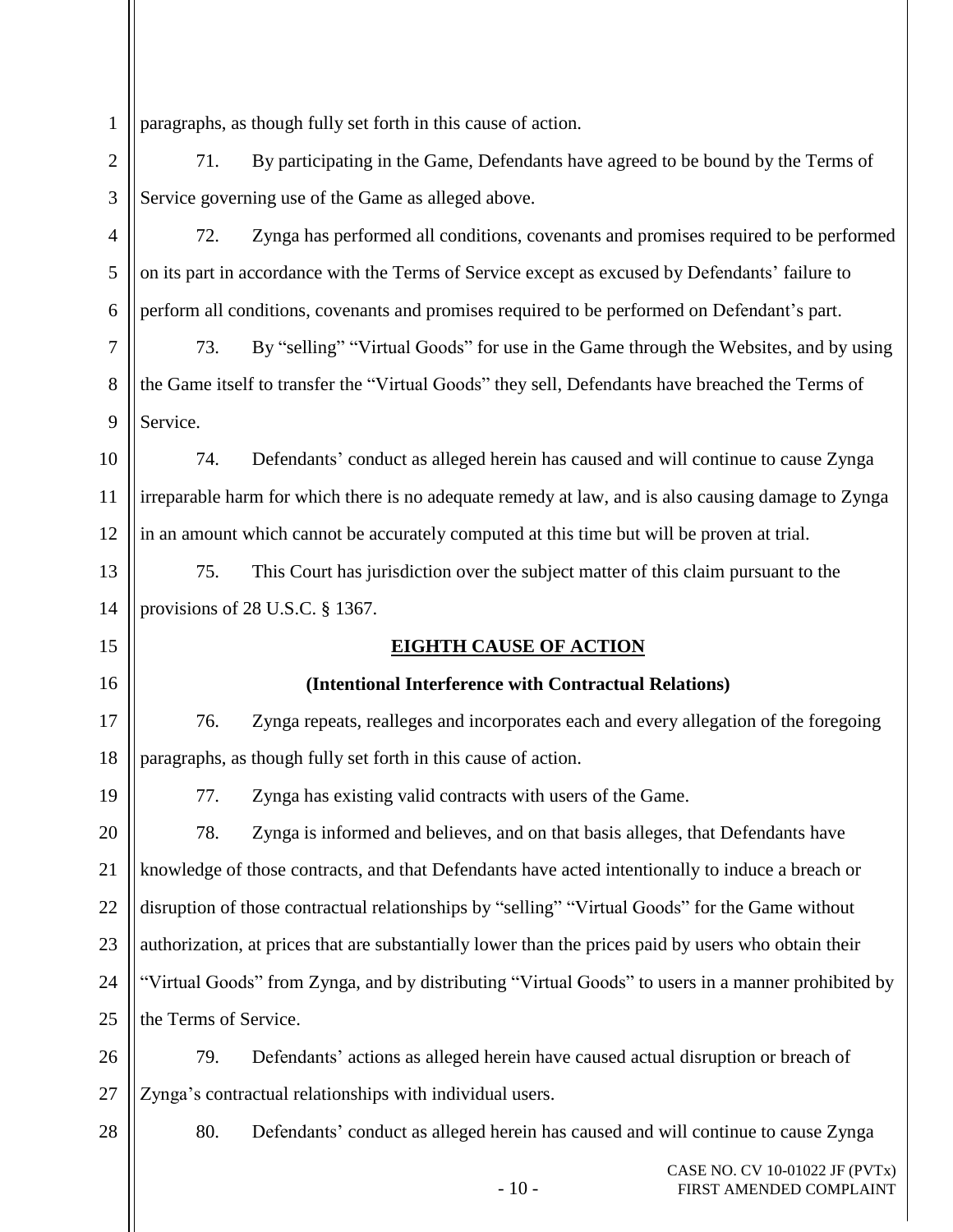| $\mathbf{1}$   | irreparable harm for which there is no adequate remedy at law, and is also causing damage to Zynga     |  |  |
|----------------|--------------------------------------------------------------------------------------------------------|--|--|
| $\overline{2}$ | in an amount which cannot be accurately computed at this time but will be proven at trial.             |  |  |
| 3              | This Court has jurisdiction over the subject matter of this claim pursuant to the<br>81.               |  |  |
| $\overline{4}$ | provisions of 28 U.S.C. § 1367.                                                                        |  |  |
| 5              | <u>NINTH CAUSE OF ACTION</u>                                                                           |  |  |
| 6              | (Trespass to Chattels)                                                                                 |  |  |
| 7              | Zynga repeats, realleges and incorporates each and every allegation of the foregoing<br>82.            |  |  |
| 8              | paragraphs, as though fully set forth in this cause of action.                                         |  |  |
| 9              | Zynga has a possessory interest in the servers that Defendants have used to access the<br>83.          |  |  |
| 10             | Game and in the virtual "Virtual Goods" Defendants sell.                                               |  |  |
| 11             | Defendants have intentionally and without authorization interfered with Zynga's<br>84.                 |  |  |
| 12             | possessory interest in the servers and the "Virtual Goods" by using the servers to conduct their       |  |  |
| 13             | unauthorized and unlawful activities as alleged herein.                                                |  |  |
| 14             | Defendants' conduct as alleged herein has caused and will continue to cause Zynga<br>85.               |  |  |
| 15             | irreparable harm for which there is no adequate remedy at law, and is also causing damage to Zynga     |  |  |
| 16             | in an amount which cannot be accurately computed at this time but will be proven at trial.             |  |  |
| 17             | Defendants' actions were undertaken intentionally to obtain an unfair advantage over<br>86.            |  |  |
| 18             | Zynga and in conscious disregard of Zynga's rights, and were malicious, oppressive and/or              |  |  |
| 19             | fraudulent. Zynga requests punitive or exemplary damages pursuant to California Civil Code §           |  |  |
| 20             | 3294(a) in an amount sufficient to punish and deter Defendants and to make an example of               |  |  |
| 21             | Defendants.                                                                                            |  |  |
| 22             | This Court has jurisdiction over the subject matter of this claim pursuant to the<br>87.               |  |  |
| 23             | provisions of 28 U.S.C. § 1367.                                                                        |  |  |
| 24             | <b>REQUEST FOR RELIEF</b>                                                                              |  |  |
| 25             | Zynga requests that this Court:                                                                        |  |  |
| 26             | Enter a permanent injunction enjoining Defendants and their officers, directors,<br>A.                 |  |  |
| 27             | agents, employees, representatives and all persons or entities acting in concert or participation with |  |  |
| 28             | Defendants from accessing or using Zynga's computer servers, including without limitation the          |  |  |
|                | CASE NO. CV 10-01022 JF (PVTx)                                                                         |  |  |

- 11 - FIRST AMENDED COMPLAINT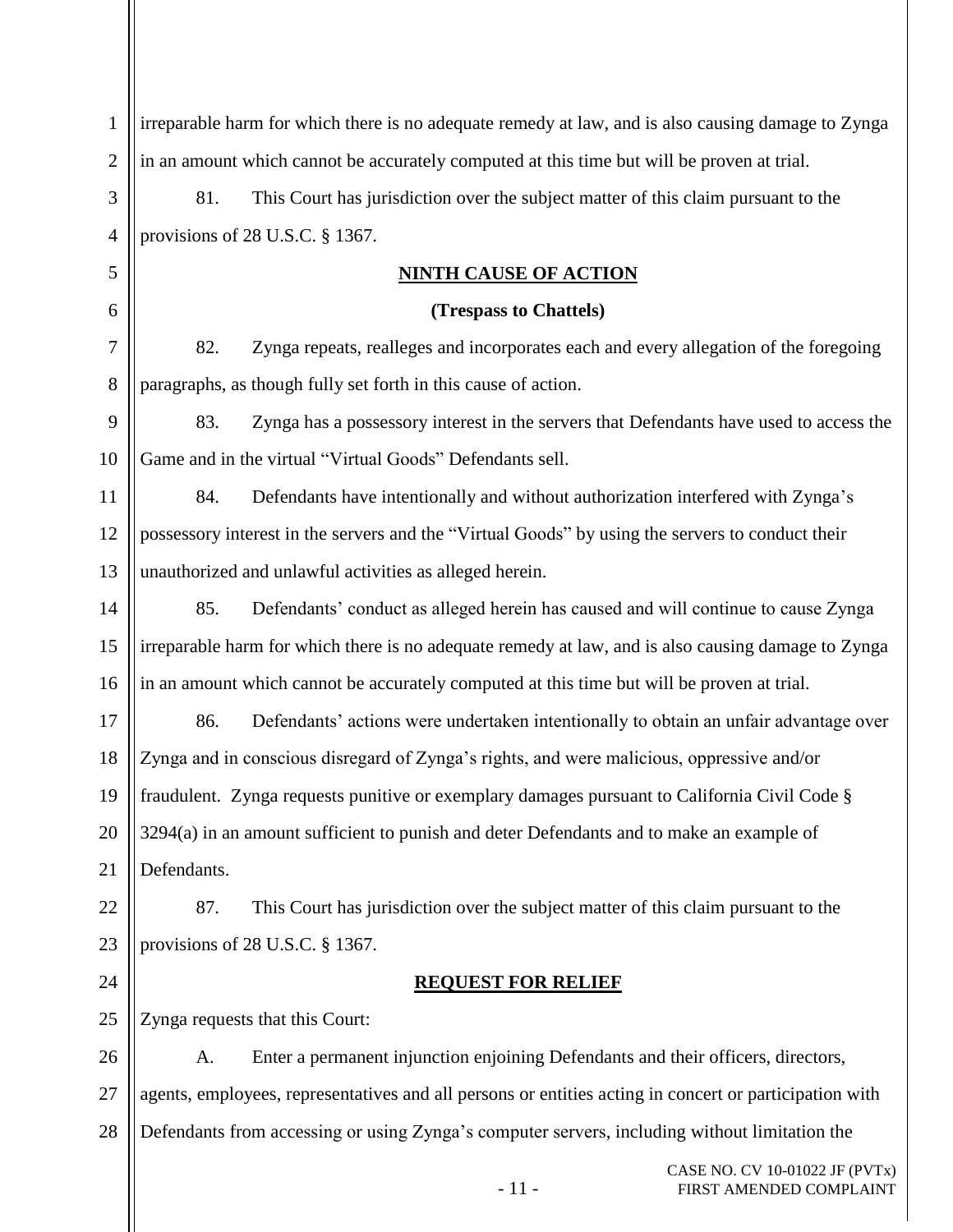Game or any other games or applications that Zynga makes available, for any purpose whatsoever;

2 3 4 5 6 7 8 9 B. Enter a permanent injunction enjoining Defendants and their officers, directors, agents, employees, representatives and all persons or entities acting in concert or participation with Defendants from using the mark MAFIA WARS and/or confusingly similar misspellings or variations thereof, alone or in combination with any other words or phrases, in a manner that is likely to cause confusion with respect to the mark MAFIA WARS or with respect to Zynga's approval or authorization of Defendants' actions, including but not limited to enjoining Defendants from registering any Internet domain names containing the term MAFIA WARS and/or of confusingly similar misspellings or variations thereof, alone or in combination with any other terms;

10 11 12 13 C. Enter a permanent injunction enjoining Defendants and their officers, directors, agents, employees, representatives and all persons or entities acting in concert or participation with Defendants from accessing, playing, or otherwise participating in the Game, or in any other game or application that Zynga makes available;

14 15 16 17 18 D. Enter a permanent injunction enjoining Defendants and their officers, directors, agents, employees, representatives and all persons or entities acting in concert or participation with Defendants from buying, selling, offering for sale, advertising, exchanging, trading or otherwise dealing in "Virtual Goods" for use in the Game, as well as any currency or items used in any game or application that Zynga makes available.

19 20 21 22 23 E. Enter a permanent injunction requiring Defendants and their officers, directors, agents, employees, representatives and all persons or entities acting in concert or participation with Defendants to immediately cease any conduct suggesting or tending to suggest that any products or services they advertise or offer for sale are directly or indirectly sponsored or approved by, or affiliated with Zynga;

24 25 26 F. Order the transfer of the Domain Names, and any other Internet domain names Defendants are using in connection with the sale, offering for sale, advertisement, or exchange of "Virtual Goods" for use in the Game, to Zynga;

27

1

G. Enter a finding that Defendants' actions were willful, deliberate, and malicious;

28

H. Enter a finding that Defendants' actions were malicious, oppressive and/or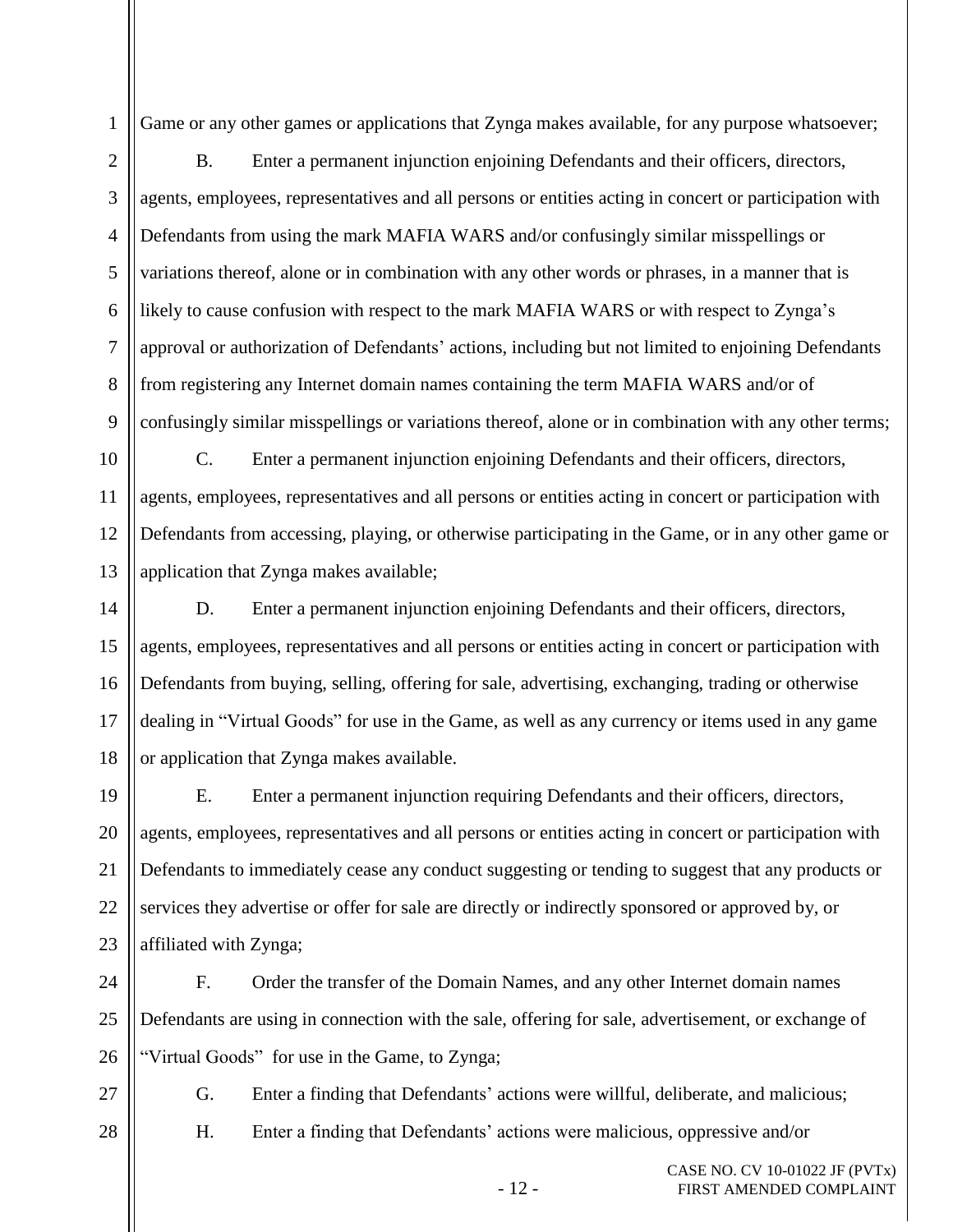| $\ $ fraudulent; |
|------------------|
|------------------|

 $\parallel$ 

| $\mathbf{2}$   | Ι.<br>Award Zynga damages in an amount to be proven at trial that will be trebled pursuant |                                                                                                    |                                                                                  |                                                           |
|----------------|--------------------------------------------------------------------------------------------|----------------------------------------------------------------------------------------------------|----------------------------------------------------------------------------------|-----------------------------------------------------------|
| 3              | to the applicable statute, as well as pre-judgment and post-judgment interest;             |                                                                                                    |                                                                                  |                                                           |
| 4              | J.                                                                                         |                                                                                                    | Enter an order, pursuant to 15 U.S.C. § 1118 and other applicable law, directing |                                                           |
| 5              |                                                                                            | Defendants to deliver for destruction all products in their possession or under their control that |                                                                                  |                                                           |
| 6              |                                                                                            | infringe Zynga's intellectual property rights;                                                     |                                                                                  |                                                           |
| $\overline{7}$ | K.                                                                                         |                                                                                                    | Award Zynga punitive damages in an amount sufficient to punish and deter         |                                                           |
| 8              | Defendants;                                                                                |                                                                                                    |                                                                                  |                                                           |
| 9              | L.                                                                                         |                                                                                                    | Enter an award of attorneys' fees and costs; and                                 |                                                           |
| 10             | M.                                                                                         |                                                                                                    | Award any such other and further relief as this Court deems just and proper.     |                                                           |
| 11             | PLAINTIFF ZYNGA HEREBY DEMANDS A TRIAL BY JURY.                                            |                                                                                                    |                                                                                  |                                                           |
| 12             |                                                                                            |                                                                                                    |                                                                                  |                                                           |
| 13             |                                                                                            | Dated: September 7, 2010                                                                           |                                                                                  | $\mathbf{By:}$                                            |
| 14             |                                                                                            |                                                                                                    |                                                                                  | Dennis L. Wilson                                          |
| 15             |                                                                                            |                                                                                                    | <b>Attorneys for Plaintiff</b>                                                   | Keats McFarland & Wilson LLP<br>ZYNGA GAME NETWORK, INC.  |
| 16             |                                                                                            |                                                                                                    |                                                                                  |                                                           |
| 17             |                                                                                            |                                                                                                    |                                                                                  |                                                           |
| 18             |                                                                                            |                                                                                                    |                                                                                  |                                                           |
| 19             |                                                                                            |                                                                                                    |                                                                                  |                                                           |
| 20             |                                                                                            |                                                                                                    |                                                                                  |                                                           |
| 21             |                                                                                            |                                                                                                    |                                                                                  |                                                           |
| 22             |                                                                                            |                                                                                                    |                                                                                  |                                                           |
| 23             |                                                                                            |                                                                                                    |                                                                                  |                                                           |
| 24             |                                                                                            |                                                                                                    |                                                                                  |                                                           |
| 25             |                                                                                            |                                                                                                    |                                                                                  |                                                           |
| 26             |                                                                                            |                                                                                                    |                                                                                  |                                                           |
| 27<br>28       |                                                                                            |                                                                                                    |                                                                                  |                                                           |
|                |                                                                                            |                                                                                                    |                                                                                  |                                                           |
|                |                                                                                            |                                                                                                    | $-13-$                                                                           | CASE NO. CV 10-01022 JF (PVTx)<br>FIRST AMENDED COMPLAINT |